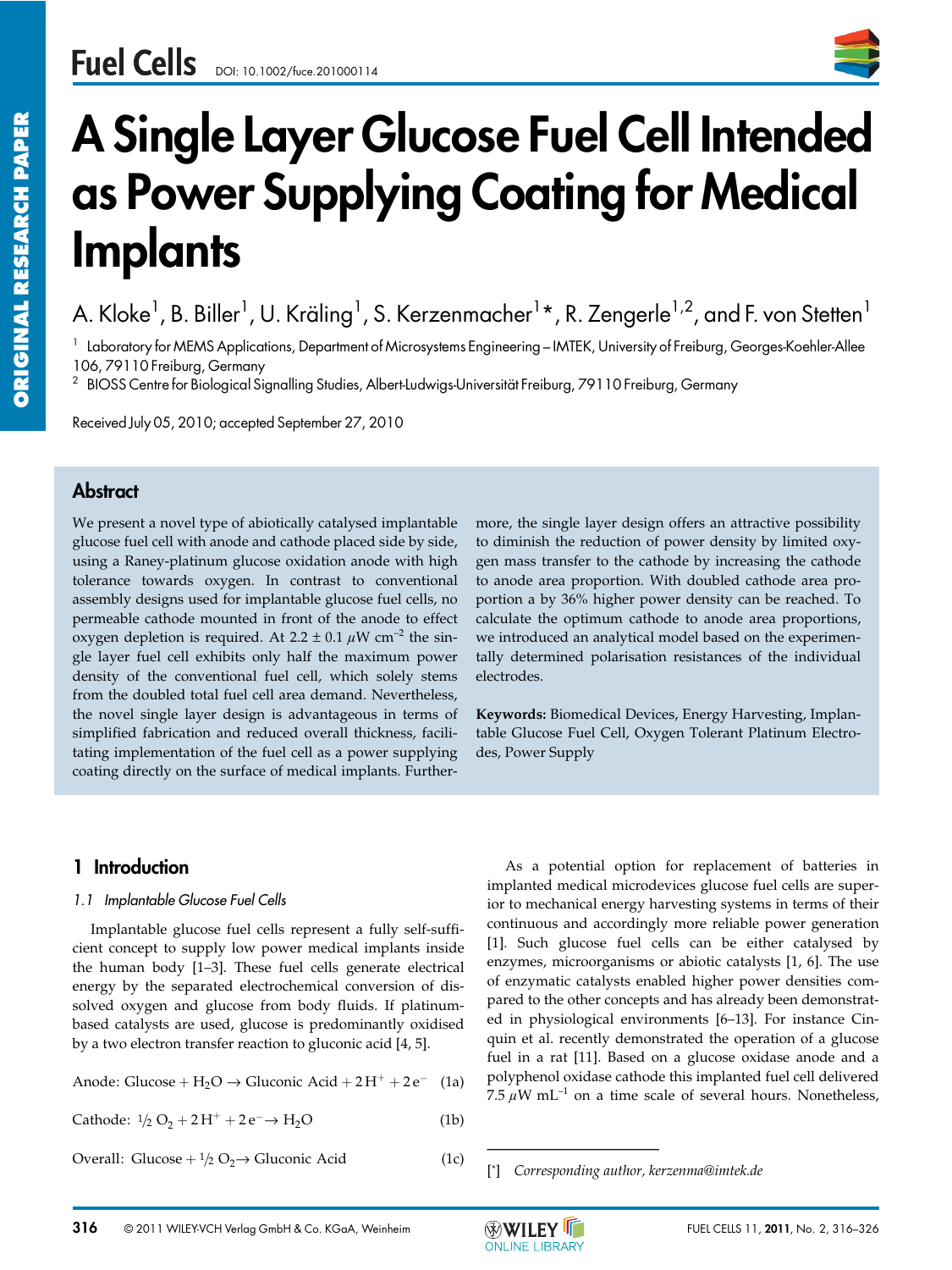the lifetime of enzymatic fuel cells is strongly limited today due to enzyme denaturation typically occurring within weeks [1, 12]. The application of microorganisms in principle allows for long-term application, but their implantation bares a risk of infection [1, 14, 15].

Hence, abiotic catalyst materials are preferable over enzymes or microorganisms because of their amenability to simple heat sterilisation, low risk of infection and potential long-term stability [1]. Typically abiotic catalysts are made of noble metals or carbon but also alternative materials such as silicon nanoparticles are under current investigation [1, 16, 17]. However, despite high costs platinum catalysts are most commonly considered according to their catalytic activity and since costs in medical engineering only play a minor role.

The general tissue implantability and *in vivo* operation of such an abiotically catalysed glucose fuel cell has already been demonstrated in a dog [18], yielding a stable power density of 1.6  $\mu$ W cm<sup>-2</sup> over a period of 5 months. Since a cardiac pacemaker nowadays only demands  $8 \mu W$  [19] and exhibits an external surface of more than  $15 \text{ cm}^2$ , it would be feasible to supply such an implant with a glucose fuel cell coated onto its external surface. If implemented as a thin layer coating onto implant surfaces such a fuel cell would not even consume additional space.

#### *1.2 Glucose Fuel Cell Designs*

When operation of a glucose fuel cell in a body tissue environment is intended, a special challenge arises: both reactants glucose and oxygen are simultaneously present in tissue fluid. On the surface of non-selective noble metal catalysts that are catalytically active towards glucose oxidation and oxygen reduction, this will result in the formation of mixed electrode potentials and consequently a drastic decrease in cell voltage and thus power output. Lacking selective abiotic catalysts for the electrooxidation of glucose in the presence of oxygen, several constructional concepts are suggested in literature to reduce the oxygen concentration at the cathode [3, 18, 20].

Figure 1A shows a stacked fuel cell design where the reactants diffuse into the fuel cell from two sides [18]. On one side

the cathode is placed behind a hydrophobic membrane, which enables only oxygen to pass through. The blockage of glucose prevents its interference during the electrochemical reduction of oxygen. A relatively thick porous noble metal anode (thickness is not further specified in Ref. [18]) for glucose oxidation is situated on the opposite side. On the surface of the noble metal anode catalyst oxygen is consumed by a direct chemical reaction with glucose. Due to the two orders of magnitude lower physiological concentration of dissolved oxygen  $(10^{-5} \text{ mol L}^{-1}$ ,  $[21]$  compared to glucose  $(10^{-3} \text{ mol } L^{-1}$ , [22]) this direct reaction quickly consumes all incoming oxygen. A mixed potential is thus only formed in the outmost regions of the thick anode layer. The electrode's interior is predominantly anoxic and the overall anode potential is closer to the redox potential of glucose oxidation, and hence sufficiently negative to obtain a usable cell voltage.

Rao et al. suggested a different design (*depletion design*, see Figure 1B) with an oxygen-consuming cathode mounted in front of the anode to create anoxic conditions at the anode [3, 20]. This way the extent of mixed potential formation at the anode can be reduced. The cathode is permeable to glucose and made from a glucose-insensitive catalyst for oxygen reduction (e.g. activated carbon [23]). This design has the advantage over the previously described that the reactants diffuse into the fuel cell from only one side. Therefore, the *depletion design* enables to directly mount a glucose fuel cell on top of an impermeable implant capsule.

Disadvantage of such stacked electrode assemblies is their thickness ( $~500 \mu m$  [24]) and the need for a lateral framework to assemble and fixate the individual layers. This renders their integration onto the implant casing cumbersome.

To facilitate the construction and integration of the fuel cell onto implant capsules we propose a novel *single layer fuel cell design*, as shown in Figure 1C. Here, anode and cathode are placed side by side on the same impermeable surface. In contrast to the previously described designs the elaborate stacking of electrode layers with a lateral framework is not required. Since no constructional workaround is applied to effect oxygen depletion at the anode, this concept requires an anode that shows sufficient tolerance towards the presence of oxygen in physiological concentrations. Otherwise mixed



Fig. 1 Glucose fuel cell designs: (A) stacked assembly suggested by Drake et al. [18], (B) *Depletion design* proposed by Rao et al., with a selectively oxygen consuming cathode [3,20]; (C) *Single layer design* introduced in this work, electrodes are placed side by side without a lateral framework. The dashed line qualitatively indicates the progression of the oxygen concentration inside the fuel cell. In case of implantation the devices will become enclosed by a tissue capsule.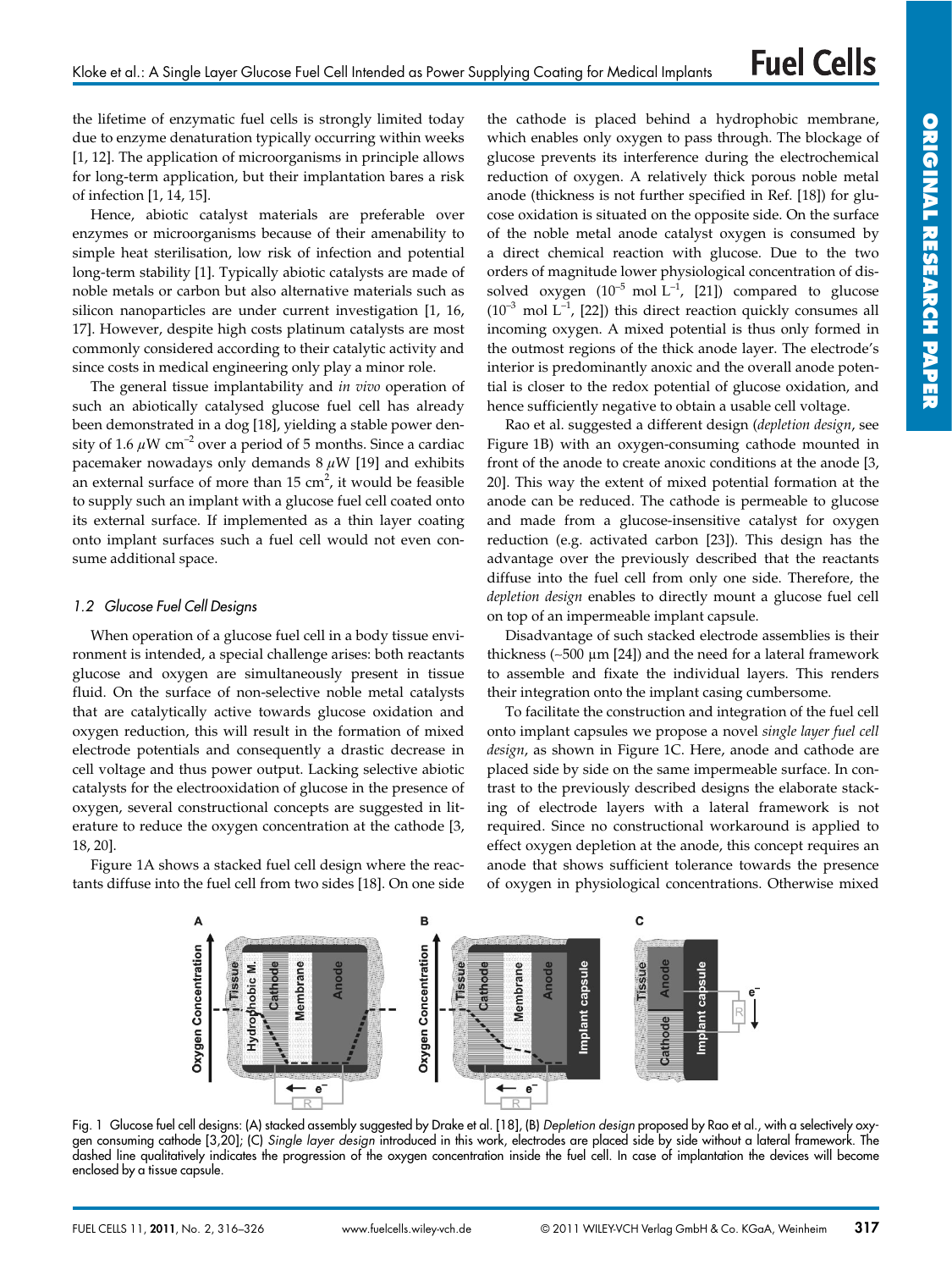potential formation would significantly reduce cell voltage and thus power output of the fuel cell. Preliminary experiments revealed that our recently developed Raney-platinum film anodes [25] exhibit high oxygen tolerance and thus in principle fulfil this requirement.

In the present work we now quantify the oxygen tolerance of these anodes, and present correspondingly fabricated fuel cells assembled in *single layer design*. The performance of these fuel cells is compared to previously published fuel cells that were fabricated in exactly the same way, but assembled in the commonly used *depletion design* [24]. Here, silicon with KOH-etched feedholes is used as a permeable cathode substrate. Moreover, we experimentally and analytically investigate the effect of cathode to anode area proportion variation as a means to enhance the power density of single layer fuel cells.

# **2 Methods and Materials**

## *2.1 Electrode Fabrication*

Both electrodes are based on platinum and were fabricated using a thermal alloying process followed by chemical dissolution of the alloying partner for the creation of a highly rough catalyst surface.

**Raney-platinum film anodes** were prepared from 50 µm thick platinum foils  $(1.7 \times 1.7 \text{ cm}^2)$  and an electrodeposited  $30 \mu m$  thick layer of zinc according to the procedure described elsewhere [25]. After annealing (48 h, 200 °C) the remaining zinc not involved in alloy formation was removed in 0.5 mol  $L^{-1}$  H<sub>2</sub>SO<sub>4</sub>. Subsequently, the surface of the resulting porous anode structures was cleaned by cyclic voltammetry  $[10 \text{ cycles}, 10 \text{ mV s}^{-1}, 1.3 \text{ to } -0.3 \text{ V} \text{ vs. saturated calomel}$ reference electrode (SCE)]. To ensure comparability of the anodes their surface roughness was confirmed by analysis of the charge under the hydrogen-adsorption peaks [26]. This way an average anode roughness factor (RF, ratio of active to geometrical surface) of  $2630 \pm 140$  was derived.

**Raney-platinum film cathodes** were fabricated from 500 nm of each platinum and aluminium successively evaporated onto a silicon substrate  $(1.7 \times 1.7 \text{ cm}^2)$  with 20 nm of titanium as adhesion layer [27]. Aluminium as sacrificial alloy partner was removed after annealing  $(1 h, 300 °C)$  in 1 mol  $L^{-1}$  NaOH, leaving behind a rough Pt-Al catalyst, as described in [27, 28]. Subsequent to fabrication, electrodes were cleaned and characterised by its surface roughness ( $RF = 175 \pm 10$ ) using cyclic voltammetry sweeps.

# *2.2 Characterisation of Oxygen Sensitivity of Raney-Platinum Film Anodes*

After fabrication the anodes  $(1.7 \times 1.7 \text{ cm}^2)$  were cut into four equally sized pieces, each equipped with two platinum wires (50 µm thickness, ChemPur, Karlsruhe, Germany) for electrical connection, and mounted in sample holders. Each sample holder features a 2 mm thick silicone gasket that is

pressed against the electrode to define the active electrode area, which in this case was  $0.5 \times 0.5$  cm<sup>2</sup> (see reference [29] for details).

The electrode holders were placed into an aseptic electrochemical reactor with a liquid volume of 1 L as described elsewhere [29]. Subsequently the entire assembly was steam autoclaved at 121 °C for 15 min. During experiments the complete setups were held at 37 °C in an incubator.

In preliminary experiments it has been observed that oxygen concentration has a more distinct effect on the anode's open circuit potential (OCP) than on its polarisation behaviour. Therefore, the oxygen sensitivity of the anodes was investigated by recording OCPs under different oxygen and glucose concentrations in phosphate buffered saline (PBS, PBS tabs pH = 7.4, Invitrogen GmbH, Karlsruhe, Germany).

Anode OCPs were recorded against SCEs (KE11, Sensortechnik Meinsberg GmbH, Ziegra-Knobelsdorf, Germany) using the automated parallel biofuel cell testing environment described elsewhere [29]. To obtain stable equilibrium values the potentials were observed for 4,000 min. The presented values correspond to average OCP values data recorded between 3,000 and 4,000 min after the new oxygen saturation had been set. The presented standard deviations were calculated according to Gauss' law of error propagation from the deviations between the different electrodes as well as among the recorded data of each electrode.

For this investigation glucose concentrations of 0.5 and 2.5 mmol  $L^{-1}$  were chosen. These values are slightly lower than the 3.0–4.0 mmol  $L^{-1}$  reported for interstitial fluid [22] to account for the diminished glucose availability expected from tissue encapsulation.

At both glucose concentrations the OCP was investigated at oxygen saturations of 0, 3.5 and 7.0% which were set by continuously purging the testing solution with corresponding mixtures of air and nitrogen, controlled using a gas proportioner (ANALYT-MTC GmbH & Co KG, Müllheim, Germany). The applied oxygen saturations of 3.5 and 7.0% correspond to the lower and upper limits of the physiological oxygen concentration range estimated for tissue fluid [30].

Between two measurements at different oxygen concentrations the anodes were regenerated to ensure comparability between the individual experiments. This was done by cyclic voltammetry conducted under nitrogen atmosphere (10 cycles between  $-0.9$  and 1.4 V *vs*. SCE, scan speed 10 mV s<sup>-1</sup>, final value: –0.5 V *vs*. SCE).

# *2.3 Single Layer Fuel Cell Experiments*

For fuel cell experiments the individual electrodes were contacted with two platinum wires, and mounted in sample holders as shown in Figure 2A. For cathode to anode proportions differing from the case of equally sized cathode and anode the windows in the sample holder structure defining the accessible electrode area were varied in size according to Table 1. For comparison Figure 2B shows the according setup for the previously published fuel cell realised in *depletion*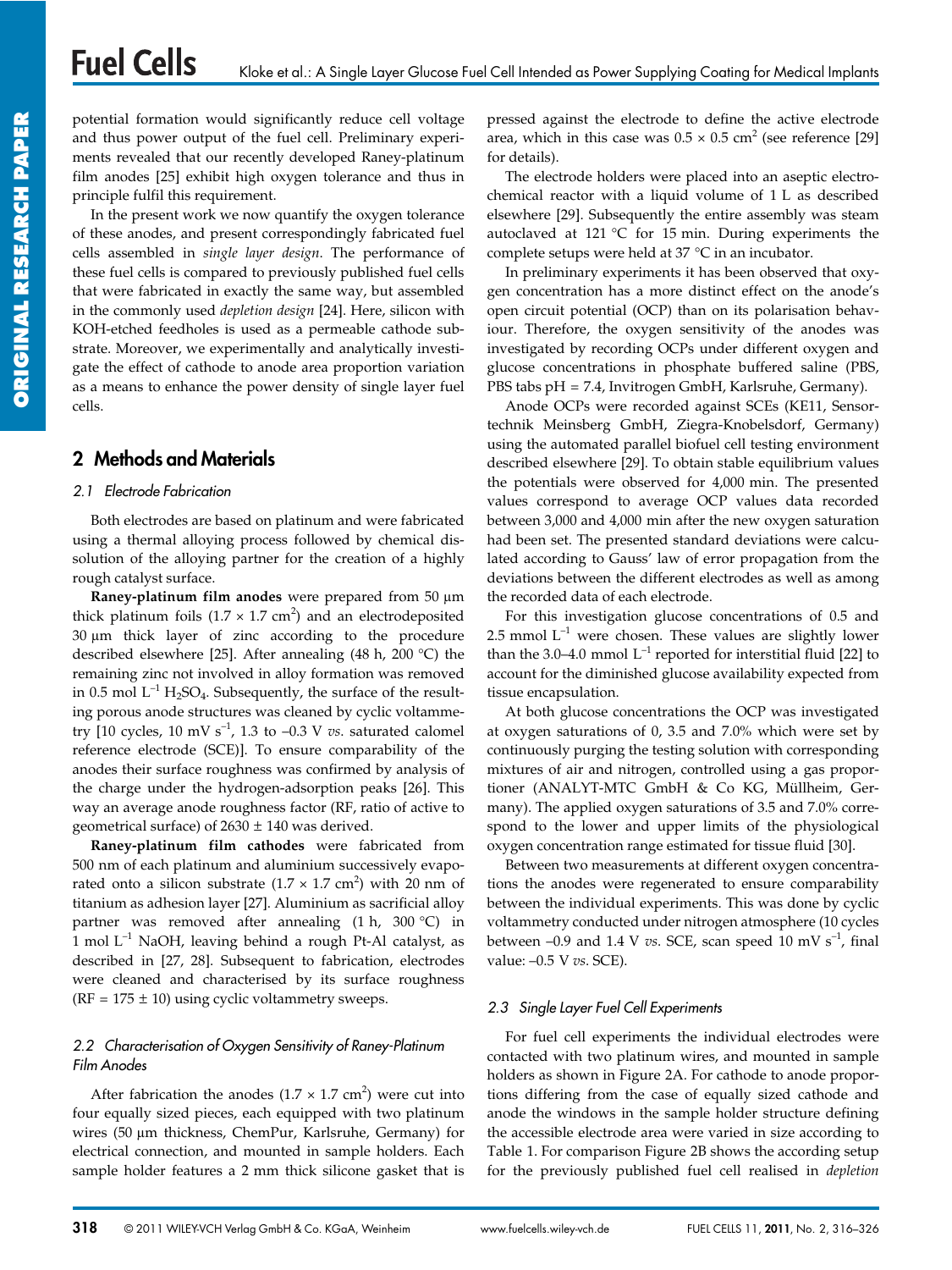

Fig. 2 Sample holder assemblies: (A) shows a sectional view of the assembly used for single layer fuel cell to realise a cathode to anode area proportion of 1:1. (B) shows the assembly of the fuel cells in *depletion design* [24]. Here silicon with KOH-etched feedholes serves as glucose permeable substrate for the cathode. Feedholes occupy 8% of the projected cathode area. Cathode and anode are separated by an additional filter membrane.

Table 1 Overview on the electrode and fuel cell areas resulting for assemblies with different cathode to anode proportions. The corresponding values for fuel cells assembled in design are given for comparison. Given are also the load steps applied to the fuel cells during the recording of polarisation curves.

|                                                                                      |                                        | Single layer design Depletion |      |      |        |
|--------------------------------------------------------------------------------------|----------------------------------------|-------------------------------|------|------|--------|
|                                                                                      |                                        | $1-1$                         | 2.1  | 4.1  | design |
| Cathode area                                                                         | $A_{\text{Cath}}$ (cm <sup>-2</sup> )  | 2.25                          | 4.50 | 4.50 | 2.25   |
| Anode area                                                                           | $A_{\rm An}$ (cm <sup>-2</sup> )       | 2.25                          | 2.25 | 1.13 | 2.25   |
| Total electrode area                                                                 | $A_{\text{Cath + An}}(\text{cm}^{-2})$ | 4.50                          | 6.75 | 5.63 | 4.50   |
| Total fuel cell area                                                                 | $A_{\rm FC}$ (cm <sup>-2</sup> )       | 4.50                          | 6.75 | 5.63 | 2.25   |
| Load step per fuel cell area $\Delta j_{\text{FC}}$ ( $\mu$ A cm <sup>-2</sup> ) 2.2 |                                        |                               | 2.2  | 2.1  | 4.4    |

*design*. As depicted in Figure 2 a Supor–450 membrane filter (0.45 µm pore size, Pall Life Sciences, East Hills, New York, USA) was placed on top of each electrode in *single layer design* and on top of the cathode in *depletion design*. This was done to

experimentally simulate the diffusion resistance for glucose through a tissue capsule which is expected to form around the fuel cell device after implantation as indicated in Figure 1 [27, 31]. In *depletion design* an identical membrane filter was additionally placed between cathode and anode to guarantee electrical insulation.

As described above, the individual electrode assemblies were fixed in an aseptic electrochemical reactor, autoclaved, and subsequently the entire assembly was placed at 37 °C in an incubator. Before fuel cell experiments the electrode surfaces were cleaned electrochemically. Thereto cathodes were loaded for 1 h with an oxidative current density of 44  $\mu$ A cm<sup>-2</sup> in PBS (37 °C, 7% oxygen saturation, without glucose). Cleaning of the anodes was achieved by five cyclic voltammetry sweeps in PBS with 3.0 mmol  $L^{-1}$  glucose (scan range: 1.4 to  $-0.9$  V *vs*. SCE, scan speed: 10 mV s<sup>-1</sup>, final:  $-0.5$  V *vs*. SCE, nitrogen atmosphere). Subsequently the medium was replaced by a freshly prepared saline (PBS + 3.0 mmol  $L^{-1}$  glucose).

Fuel cell experiments were performed at 7% oxygen saturation, which is the maximum oxygen concentration estimated for tissue [30], and at physiological glucose concentration (3.0 mmol  $L^{-1}$ , [22]) in PBS. To record polarisation curves a galvanostatic load was stepwise increased every 12 h during which the electrode potentials stabilised using the automated parallel biofuel cell testing environment described elsewhere [29]. According to the different fuel cell and electrode areas the current density steps had to be adjusted individually for each fuel cell assembly, as given in Table 1. Polarisation curves were constructed from the stabilised electrode potentials recorded after 12 h of operation at a given current density. Each experiment was performed with 3–4 fuel cells assembled from freshly fabricated electrodes.

# **3 Results and Discussion**

#### *3.1 Oxygen Sensitivity of Raney-platinum Film Anodes*

As a measure for oxygen tolerance we investigated the positive shift in anode OCP resulting from an increase in oxygen concentration. Figure 3 shows the OCPs of Raney-platinum film anodes at different concentrations of oxygen (0–7.0% oxygen saturation) and glucose (0.5 and 2.5 mmol  $L^{-1}$ ). For comparison also the values observed for anodes from previous works [30], fabricated from a Pt–Bi catalyst supported on hydrogel-dispersed activated carbon particles, are shown. These were obtained in a testing solution with a higher glucose concentration of 5 mmol  $L^{-1}$ .

If comparing the anode OCPs of Raney-platinum film anodes at 2.5 and 0.5 mmol  $L^{-1}$  glucose, three effects can be observed. First, the OCP in the absence of oxygen is by 74 mV more negative for the higher glucose concentration of



Fig. 3 Anode OCPs of the Raney-platinum film anodes at different glucose and oxygen concentrations (solid lines). For comparison data of previous anodes (extracted from Ref. [30], 5 mmol L<sup>-1</sup> glucose) is provided as dashed line. The arrows on the right represent the increase in OCP for an increase in oxygen saturation from 0 to 7.0%. OCP values of Raney-platinum film anodes showing a drift instead of a stable anode potential are indicated by a star (\*). Bars represent min- and max-values out of three experiments.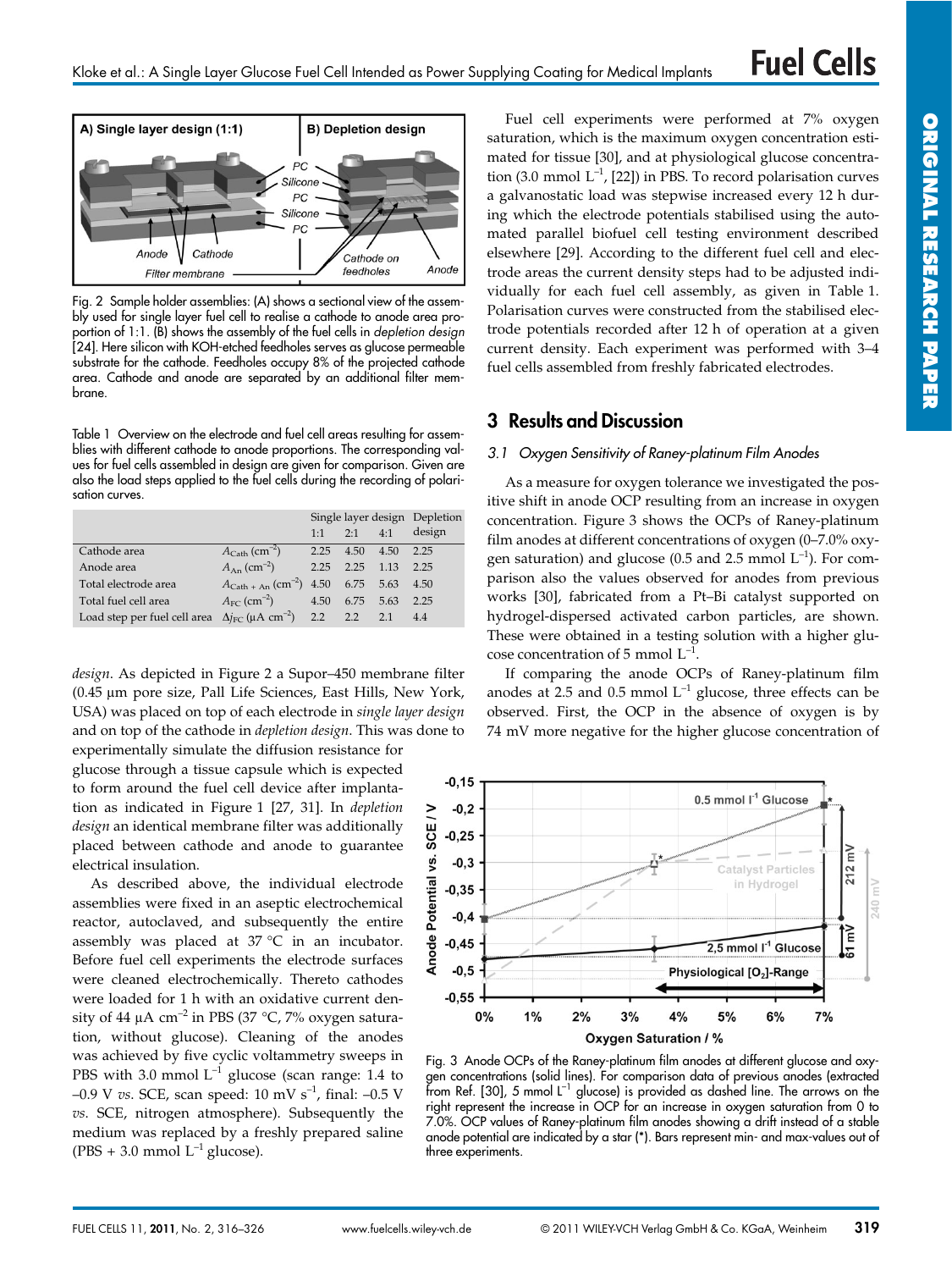**Fuel Cells** 

2.5 mmol  $L^{-1}$ . Second, the positive shift in anode OCP upon increasing oxygen saturation from 0 to 7.0% is dependent on the glucose concentration. Here, a positive shift of as much as 212 mV is observed at the lower glucose concentration of 0.5 mmol  $L^{-1}$ , while at 2.5 mmol  $L^{-1}$  glucose this shift is reduced to only 61 mV.

The observed decreasing influence of oxygen on the anode potential with increasing glucose concentration suggests an increasing oxygen depletion inside the porous anode structure ( $RF = 2.630 \pm 140$ ). The increased glucose concentration results in a higher reaction rate for the direct reaction between glucose (0.5 or 2.5 mmol  $L^{-1}$ ) and oxygen (7% oxygen saturation, corresponding to 0.015 mmol  $L^{-1}$ ) on the catalytically active electrode surface and thus to a further reduced oxygen concentration inside the pores of the electrode structure. Hence, the anode potential inside the pores is dominated by the redox potential of glucose oxidation. In a similar way platinum electrodes with high surface roughness were successfully applied to detection of glucose in the presence of lower concentrated interfering physiological substances [32, 33]. Here, an increase of surface roughness was shown to enable a dominance of glucose oxidation signal (kinetically controlled reaction) over the electrochemical response of interfering substances (diffusioncontrolled reactions according to low concentration).

For comparison, the hydrogel-based anodes used in previous works exhibit an increase in anode OCP of 240 mV upon increasing the oxygen saturation from 0 to 7.0% (at 5 mmol  $L^{-1}$ glucose, [30]). This is a significantly stronger increase compared to the novel Raney-platinum film anodes. In particular, in the range of 0–3.5% oxygen saturation the hydrogel-based anodes show a significantly higher sensitivity to the presence of oxygen (positive shift of 218 mV) compared to the Raney-platinum film anodes (positive shift of 19 mV at 3 mmol  $L^{-1}$  glucose).

To evaluate the significance of oxygen sensitivity on overall fuel cell performance the increases in anode OCP due to an increase in oxygen saturation from 3.5 to 7.0% can be compared to the typical fuel cell voltage of the formerly published glucose fuel cell (698 mV, *depletion design*, [24]). According to this comparison, the 61 mV increase in anode OCP observed for Raney-platinum film anodes corresponds to a reduction in overall cell voltage of only 9%. In contrast, with the hydrogelbased anodes utilised in previous works a reduction in cell voltage of as much as 35% would be encountered.

These experiments thus demonstrated the significantly improved oxygen tolerance of Raney-platinum film anodes. The relatively small losses in anode potential to be expected upon operation of these anodes without an in front mounted oxygen consuming cathode render their application in a single layer glucose fuel cell feasible, which will be experimentally verified in the following.

#### *3.2 Polarisation Behaviour of Single Layer Fuel Cells with Equally Sized Electrodes*

Figure 4 shows electrode polarisation curves normalised to the local electrode current densities for both, glucose fuel cells implemented in the novel *single layer design* as well as glucose fuel cells assembled in state of the art *depletion design* (from previous publication [24]). The observed polarisation behaviour of cathode and anode is almost independent of fuel cell design. For both assemblies a stronger cathode than anode polarisation is observed for the linear current density range (0–8.9  $\mu$ A cm<sup>-2</sup>) in Table 2, indicated by their area specific resistances  $R_{Pol}$ :

$$
R_{\rm Pol} = \frac{\partial U}{\partial j} \tag{2}
$$

In both assembly designs a stronger decrease in cathode potential is observed for local current densities larger than  $8.9 \mu A \text{ cm}^{-2}$  which can be seen in Figure 4. This stronger decrease refers to an oxygen mass transport limitation (MTL) which has previously been observed for implantable glucose fuel cells. It originates from the low availability of oxygen under physiological conditions [24].

Moreover, no significant losses in cell voltage are observed in comparison to *depletion design* which can be ascribed to the fact that there is no in front mounted oxygen consuming cathode in *single layer fuel cells*. This has already been assumed according to the anode's oxygen tolerance derived from Figure 3. In fact, the here observed differences in cathode and anode potential between the two designs predominantly reflect fabrication caused batch to batch variations.

The observed oxygen MTL occurring at local cathode current densities above 8.9  $\mu$ A cm<sup>-2</sup> also dominates the polarisa-



Fig. 4 Cathode and anode polarisation curves for a glucose fuel cell operated in *single layer* (solid line) and *depletion design* (dashed line) recorded in PBS + 3 mmol  $L^{-1}$  glucose at 37 °C and 7% oxygen saturation against SCE reference electrodes. Current density values are normalised by the individual electrode areas. Bars represent min- and max-values out of three experiments.

Table 2 Electrode area specific resistances *R*P<sub>ol</sub> derived for the linear regime (0–8.9  $\mu$ A cm<sup>-2</sup>) of the polarisation curves shown in Figure 4.

|                                        |                                             |                                                              | Single layer<br>design | Depletion<br>design              |
|----------------------------------------|---------------------------------------------|--------------------------------------------------------------|------------------------|----------------------------------|
| Cathode<br>Anode                       | $R_{\rm Pol, \, Cath}$<br>$R_{\rm Pol, An}$ | $(k\Omega cm^{-2})$<br>$(k\Omega \text{ cm}^{-2})$ 4.7 ± 0.7 | $-7.6 \pm 0.3$         | $-18.0 \pm 2.4$<br>$6.5 \pm 0.4$ |
| Cathode to anode<br>polarisation ratio | $R_{\rm Pol, Cath}/R_{\rm Pol, An}$         |                                                              | 1.6                    | 2.8                              |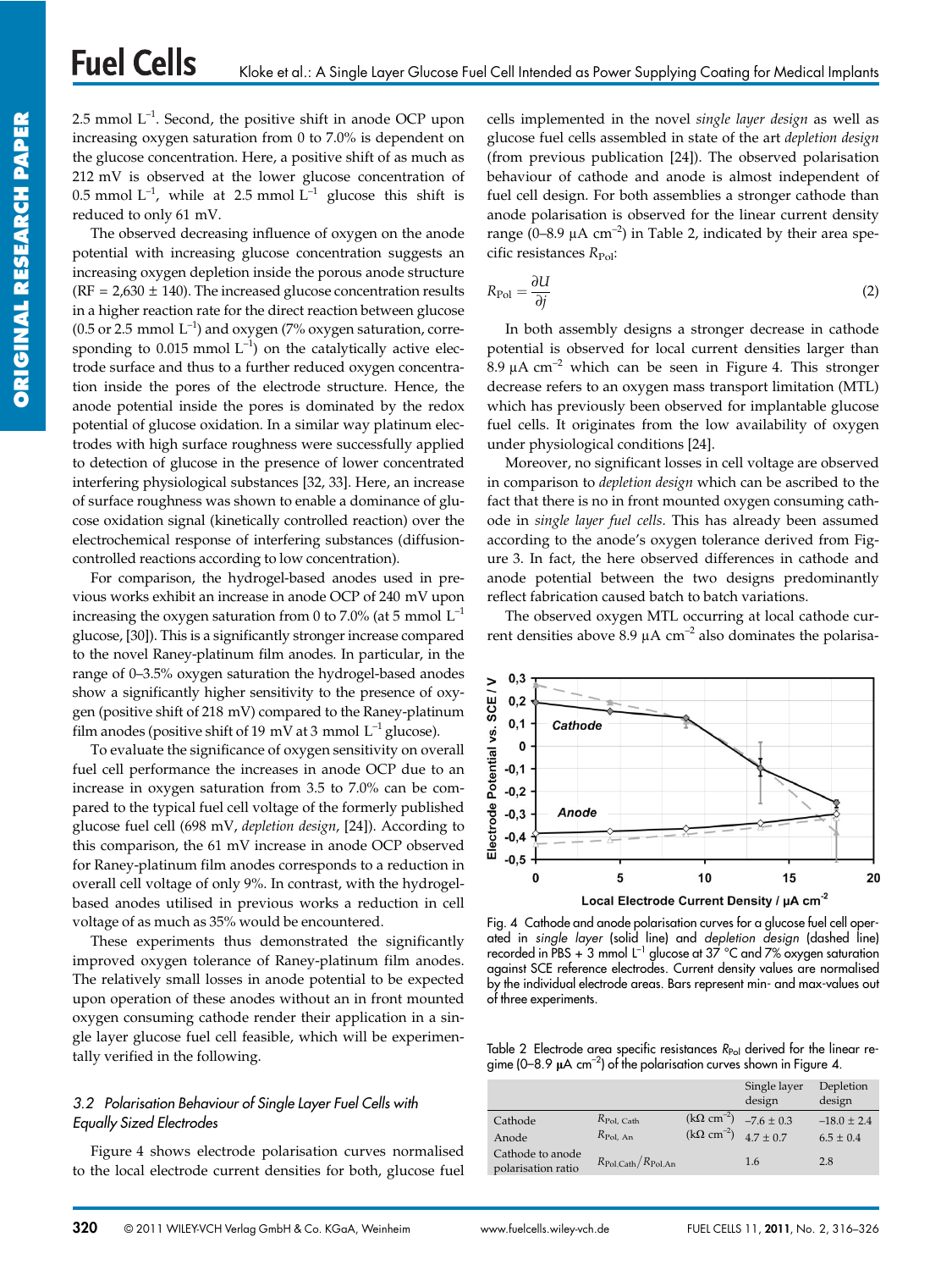

Fig. 5 Cell voltage (dark and solid line) and power density (dark and dashed line) of a *single layer fuel cell* operated at 37 °C in PBS with 3.0 mmol L–1 glucose and 7.0% oxygen saturation. Equivalent data for a fuel cell operated in *depletion design* is plotted in bright lines. All physical values are normalised by the fuel cells' base areas. Bars represent minand max-values out of three experiments.

tion of the cell voltage shown in Figure 5. Because in this graph the current densities are normalised to the fuel cell's base area the cathode MTL occurs at two times lower fuel cell current densities *j*<sub>FC</sub> in case of *single layer design* compared to in *depletion design*.

This effect originates from the 50% lower cathode area *A*Cath in the case of *single layer fuel cells* (see Table 1). Therefore, also the corresponding fuel cell current density  $(i_{FC\,lim})$ at which MTL occurs at the cathode is two times lower according to:

$$
j_{\rm FC} = j_{\rm Cath} \frac{A_{\rm Cath}}{A_{\rm FC}} \tag{3}
$$

This means that at the same fuel cell current density  $j_{\text{EC}}$ cathode and anode in *single layer design* face twice the current load compared to *depletion design*.

In accordance with the 50% lower total electrode area, *single layer fuel cells* also exhibit only half the maximum power density of fuel cells assembled in *depletion design*  $(2.2 \pm 0.1 \,\mu\text{W cm}^{-2}$  compared to  $4.4 \pm 0.2 \,\mu\text{W cm}^{-2}$ , see Figure 5). Nevertheless, the observed power density of  $2.2 \pm 0.1 \mu W \text{ cm}^{-2}$  clearly confirms the general feasibility of the *single layer design*. Furthermore, the results show that with Raney-platinum film anodes the use of an oxygen consuming cathode mounted in front of the anode has no significant effect on the anode potential and thus overall fuel cell power density.

In the previous experiments, the occurrence of oxygen MTL at the cathode turned out to be the key limiting factor which determines the maximum power density. Furthermore, in both designs the cathode shows a significantly stronger polarisation than the anodes. To counteract these two effects we in the following enlarge the cathode to anode area proportion  $\phi$ :

$$
\Phi = \frac{A_{\text{Cath}}}{A_{\text{An}}} \tag{4}
$$

The utilisation of an enlarged cathode to anode area proportion will allow distributing the applied fuel cell current density over an accordingly larger cathode area. This leads to a lower local cathode current density as can be derived from Eq. (5):

$$
j_{\text{Cath}} = j_{\text{FC}} \frac{A_{\text{FC}}}{A_{\text{Cath}}} = j_{\text{FC}} \frac{(\Phi + 1)}{\Phi} \tag{5}
$$

Because the occurrence of MTLs is dependent on the local cathode current density  $i_{\text{Cath}}$  an enlarged cathode proportion allows for higher overall fuel cell current densities  $j_{FC}$  without the influence of MTL at the cathode. Hence, higher cathode proportions promise to enhance the power density of *single layer fuel cells*.

Given that the fuel cell current density  $j_{FC}$  is the same, an enlarged cathode area proportion also leads to an accordingly higher local anode current density  $j_{An}$ :

$$
j_{\text{An}} = j_{\text{FC}} \frac{A_{\text{FC}}}{A_{\text{An}}} = j_{\text{FC}} (\Phi + 1)
$$
 (6)

In the following we experimentally verify the predicted consequences of enlarged cathode area proportions. Subsequently, we use an analytical model to derive maximum power densities achievable with *single layer fuel cells* as a function of their cathode area proportion  $\phi$ .

#### *3.3.1 Performance of Single Layer Fuel Cells at Different Cathode to Anode Area Proportions*

Figure 6 shows the individual cathode polarisation curves of *single layer fuel cells* with cathode area proportions of  $\phi = 1$ , 2 and 4, normalised to the fuel cell current density. For comparison, also the polarisation curve of a cathode in *depletion design* is given. For *single layer fuel cells* with  $\phi = 2$  the occurrence of an accelerated decrease of cathode potential, indicating an MTL, is observed at fuel cell current densities above 6.7  $\mu$ A cm<sup>-2</sup>. This means that the linear current density regime is enlarged by ∼50% compared to equally sized electrodes ( $\phi = 1$ ), where a linear polarisation behaviour is only



Fig. 6 Cathode polarisation curves for *single layer fuel cells* with various cathode to anode area proportions normalised to the fuel cell's base area. A cathode operated in *depletion design* is shown for comparison. Bars represent min- and max-values out of three experiments.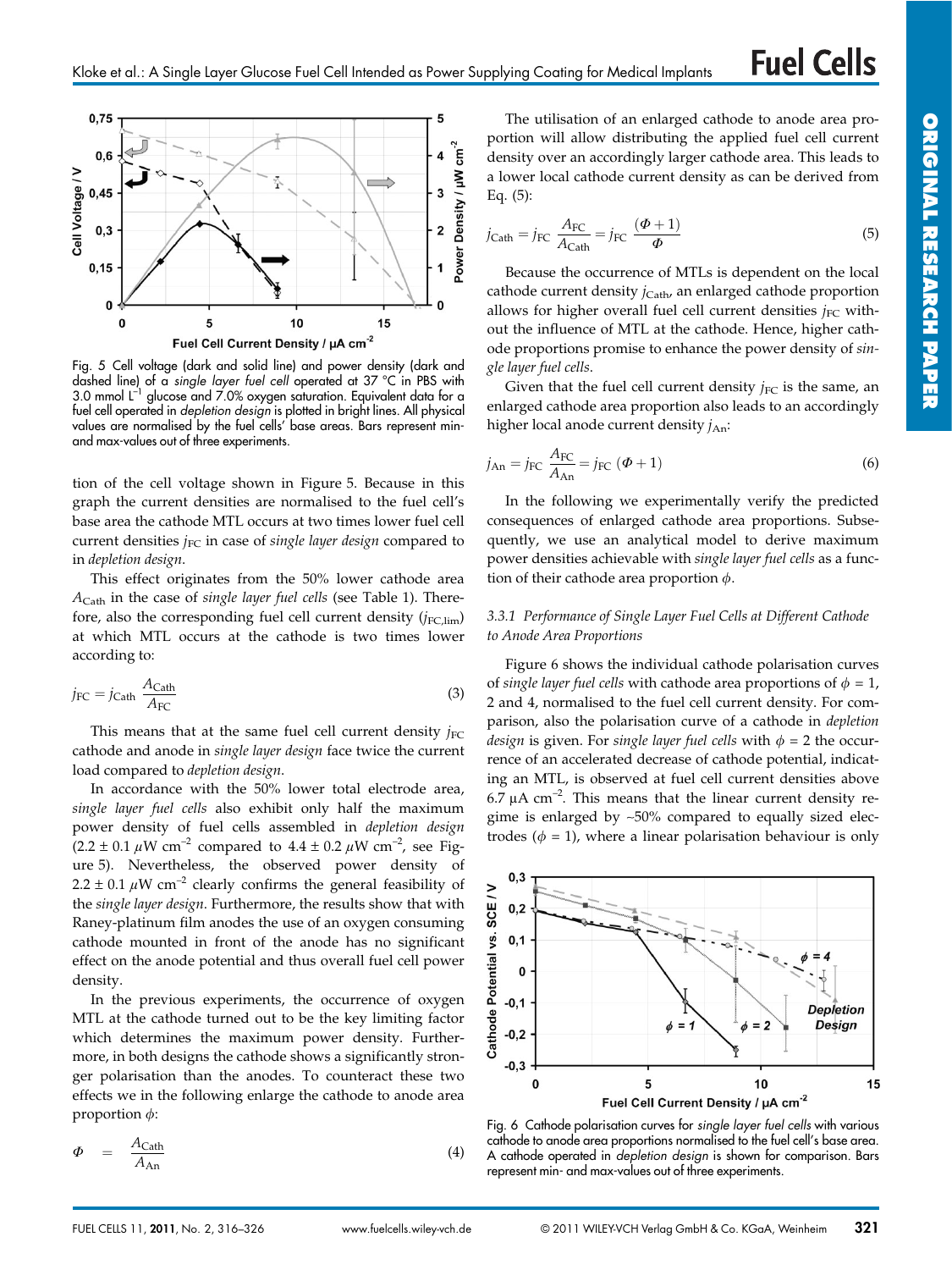observed for fuel cell current densities of up to  $4.5 \mu A \text{ cm}^{-2}$ . For a cathode to anode area proportion of  $\phi = 4$ , the linear range is even enlarged to a fuel cell current density of  $8.5 \mu A \text{ cm}^{-2}$ . These results are in good agreement with the prediction that enlarged cathode area proportions lead to an extended linear fuel cell current density range, as derived from Eq. (5).

The second prediction derived from Eq. (5) was that enlarged cathode area proportions would lead to reduced cathode polarisation slopes. However, this prediction cannot be observed from the experimental results shown in Figure 6 due to a considerable batch-to-batch variation in cathode performance. An average area specific resistance *R*Pol,Cath of  $-11.8 \pm 3.9 \text{ k}\Omega \text{ cm}^{-2}$  (coefficient of variation of 33%) is observed for all cathodes tested in *single layer design*.

Figure 7 shows corresponding anode polarisation curves of *single layer fuel cells* with cathode to anode area proportions of  $\phi = 1$ , 2 and 4. In case of a cathode to anode area proportion of  $\phi = 4$  a significantly stronger anode polarisation slope is obtained as compared to equally sized electrodes. Moreover, a non-linear polarisation behaviour is observed indicating that in the case of  $\phi = 4$  the anode becomes subject to MTL.

As for the cathodes, the expected increase in anode polarisation slope due to the use of enlarged cathode area proportions is not clearly observable from the polarisation curves (Figure 7). Significant batch to batch variations are observed for the average area specific resistance among all anodes tested in *single layer design*  $(3.7 \pm 1.0 \text{ k}\Omega \text{ cm}^{-2})$ , coefficient of variation of 27%).

Figure 8 shows the resulting power densities obtained for *single layer fuel cells* with different cathode to anode proportions. Compared to the case of equally sized electrodes a cathode to anode area proportion of  $\phi = 2$  leads to a by 36% increased power density of  $3.0 \pm 0.3 \mu$ W cm<sup>-2</sup>. This results from the enlarged cathode area shifting the occurrence of MTL to fuel cell current densities higher than 6.7  $\mu$ A cm<sup>-2</sup>, as compared to higher than 4.3  $\mu$ A cm<sup>-2</sup> with equally sized electrodes.



Fig. 7 Anode polarisation curves in *single layer fuel cells* normalised to the fuel cell base area. Anodes operated in *depletion design* are shown for comparison. Bars represent min- and max-values out of three experiments.



Fig. 8 Comparison of power densities (normalised to base area of the fuel cell) for a *single layer fuel cell* assembled with equally sized electrodes (solid black line), with a cathode to anode area proportion of 2:1 (solid line) and 4:1 (dashed line). A fuel cell assembled in *depletion design* presented in a dashed grey line. Bars represent min- and max-values out of three experiments.

No performance enhancement is obtained with a cathode area proportion of  $\phi = 4$ . Here, the maximum power density amounts to only  $1.9 \pm 0.1 \mu W \text{ cm}^{-2}$  observed at a fuel cell current density of  $4.3 \mu A \text{ cm}^{-2}$ . As can be seen from Figure 7 this stems from an MTL at the anode, which faces four times the local electrode current density as in the case of equally sized electrodes ( $\phi = 1$ ).

#### *3.3.2 Derivation of Maximum Power Densities in Dependence of the Cathode Area Proportion*

The previous experiments showed that the optimum cathode area proportion has to be chosen as a compromise of MTL effects occurring at the two fuel cell electrodes. To estimate this optimum cathode area proportion  $\phi_{\text{max}}$  and therefore the maximum capability of *single layer fuel cells* in terms of power density we in the following utilise an analytical model to calculate maximum power densities as a function of the applied cathode area proportion (see appendix for details).

The here performed calculation is based on the following assumptions: first, the occurrence of the maximum power density is reached within the linear current density range of cathode and anode. Second, activation losses in the polarisation curve are neglected. Both simplifications are supported by the previously shown experimental results.

In this model the experimentally observed average values of open circuit voltage  $(OCV = OCP<sub>Cath</sub> - OCP<sub>An</sub>)$ , area specific resistances  $R_{Pol}$  and limits of the linear current density range (see Table 3) were utilised to calculate polarisation curves in dependence of the cathode to anode area proportion  $\phi$ :

$$
P(j_{\text{FC}}, \Phi) = j_{\text{FC}} \left[ \text{OCV} - j_{\text{FC}}(\Phi + 1) \left( \frac{|R_{\text{Pol,Cath}}|}{\Phi} + |R_{\text{Pol,An}}| \right) \right] (7)
$$

To account for MTL the local cathode and anode current densities were limited to their experimentally evaluated lin-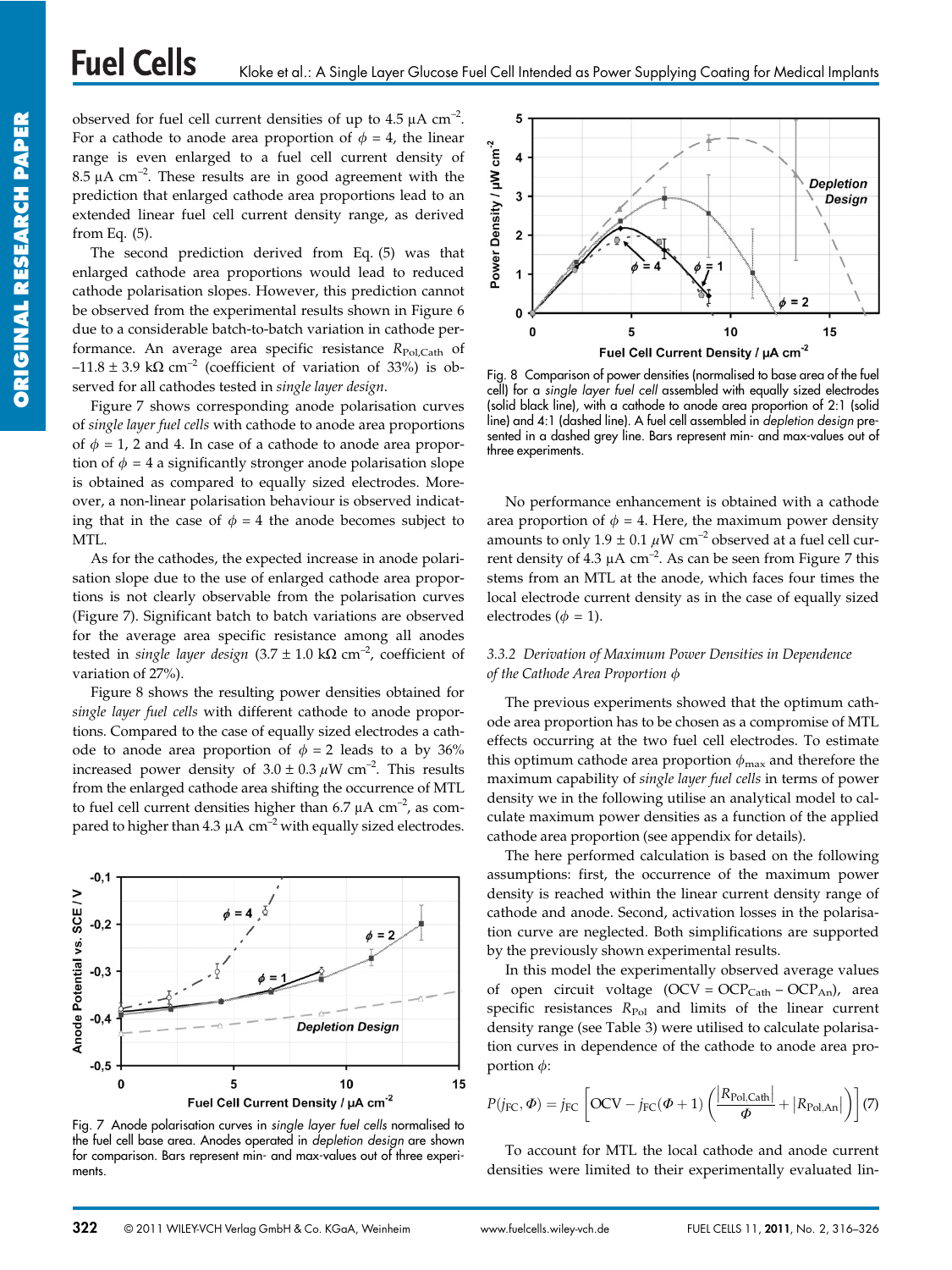**PAPER** 

Table 3 Average values of OCV, area specific resistances (R<sub>Pol</sub>), and Ohmic limits (*j*lim) observed from all previously shown *single layer fuel cell* experiments. Area specific resistances are normalised to their local electrode area. Ohmic limits were estimated from the experimental data by taking the maximum local current density for which a linear curve progression was observed during recording of the polarisation curves. Due to the limited number of data points this is an underestimation of the exact value.

|                               |           |                             | Anode         | Cathode         |
|-------------------------------|-----------|-----------------------------|---------------|-----------------|
| Area specific resistance      | $R_{Pol}$ | $(k\Omega \text{ cm}^{-2})$ | $3.7 \pm 1.0$ | $-11.8 \pm 3.9$ |
| Ohmic limit                   | llim      | $(\mu A \text{ cm}^{-2})$   | $26.7^{a}$    | $10^{7b}$       |
| Open circuit voltage          | OCV       | (mV)                        | $602 \pm 40$  |                 |
| $\mathbf{A}$ and $\mathbf{A}$ |           |                             |               |                 |

Observed for  $\phi = 2$ .

 $^{\textrm{\tiny{(b)}}}$  Observed for  $\phi = 4.$ 

ear ranges (up to *j*<sub>Cath,lim</sub>, *j*<sub>An,lim</sub> as listed in Table 3). As a consequence of the two different MTL phenomena, the resulting equation for the calculation of the maximum power density contains two branches:

$$
P_{\max}(\Phi) = \frac{\left(\frac{\Phi j_{\text{Cath,lim}}}{\Phi+1}\left(OCV - \Phi j_{\text{Cath,lim}}\left(\frac{|R_{\text{Pol,Cath}}|}{\Phi} + |R_{\text{Pol},An}|\right)\right)\right) \text{ if } \Phi < \frac{j_{\text{An,lim}}}{j_{\text{Cath,lim}}} \left(\frac{j_{\text{An,lim}}}{\Phi+1}\left(OCV - j_{\text{An,lim}}\left(\frac{|R_{\text{Pol,Cath}}|}{\Phi} + |R_{\text{Pol},An}|\right)\right) \text{ if } \Phi > \frac{j_{\text{An,lim}}}{j_{\text{Cath,lim}}} \tag{8}
$$

Figure 9 presents the accordingly calculated maximum power densities as a function of the cathode area proportion. A maximum power density of 2.9  $\mu$ W cm<sup>-2</sup> is found for an optimum cathode area proportion of  $\phi_{\text{max}} = 2.4$ . At this cathode area proportion the boundary conditions set due to MTL at cathode and anode equally limit the achievable power density. For  $\phi < \phi_{\text{max}}$  the system is predominantly limited by MTL at the cathode whereas for  $\phi > \phi_{\text{max}}$  MTL at the anode is the dominating effect. This characteristic behaviour corresponds to the experimental observations.

The grey area in Figure 9 represents the uncertainty in the calculated maximum power density according to the experi-



Fig. 9 Derived maximum power densities of *single layer fuel cells* as a function of their cathode area proportions under consideration of MTL. The grey area represents the variation of the calculated maximum power densities as consequence of the standard deviations of the input parameters: OCV, *R*<sub>Pol,Cath</sub> and *R*<sub>Pol,An</sub> given in Table 3.

mentally observed batch to batch variation expressed by the standard deviations in polarisation resistance of the individual electrodes as well as in OCV, listed in Table 3.

From the calculation a power density of 2.8  $\mu$ W cm<sup>-2</sup> is predicted for a cathode area proportion of  $\phi = 2$ , based on an average electrode performance according to Table 3. This is in agreement with the experimentally observed maximum power density of  $3.0 \pm 0.3 \mu$ W cm<sup>-2</sup>. For the cathode area proportion of  $\phi = 1$  and 4 the maximum power density is overestimated by the calculation, but the values are still within the uncertainty range represented by the grey area. This is mostly because for these cathode area proportions the OCV values obtained in the experiment  $(575 \pm 20 \text{ mV}$  for  $\phi = 1$  and  $578 \pm 4$  mV for  $\phi = 4$ ) are below the average OCV value of  $602 \pm 41$  mV used in the calculation.

# **4 Conclusion**

In the present work we took advantage of the high oxygen tolerance of Raney-platinum film anodes to demonstrate the feasibility of an implantable glucose fuel cell assembled in *single layer design*. With equally sized electrodes we obtained a power density of  $2.2 \pm 0.1 \,\mu\text{W cm}^{-2}$ . This corresponds to 50% of the power density achieved in *depletion design*, reflecting the two times higher available electrode area in *depletion design* due to stacking of the electrode. Moreover, this shows that oxygen depletion has no significant effect on power output in case of using the oxygen-tolerant Raney-platinum film electrodes. Despite a lower power density, placing cathode and anode side by side according to the novel *single layer fuel cell design* has several advantages for application: first, its simplicity – it requires no permeable cathode structure, no layer stacking and no lateral framework. Second, its thickness – implemented as a single layer this fuel cell design can easily be realised as a thin-layer coating on the surface of implant capsules. Third, *single layer fuel cells* offer the opportunity to adjust the cathode to anode area proportion and hence to find an optimum balance between anodic and cathodic MTL. Such an optimum balance can be estimated by the analytical model introduced in this work, which was found to be in accordance with experimental results. Calculated from the linear polarisation resistance of the individual electrodes used in this work the optimum cathode to anode area proportion of 2.4 yields a maximum power density of 2.9  $\mu$ W cm<sup>-2</sup>. Hence, optimised *single layer fuel cells* exhibit a power density which is only by only 34% lower compared to conventional *depletion design*. Furthermore, enlarged cathode area proportions represent an opportunity for cost reduction since the 500 nm thin cathode layer requires significantly less platinum than the 50 um thick anode.

Based on the present work the implementation of the fuel cell would still mandate the mounting of separately fabricated self-supporting electrode structures onto an implant capsule. In future this could be facilitated by the application of electrochemical or hydrothermal techniques that allow for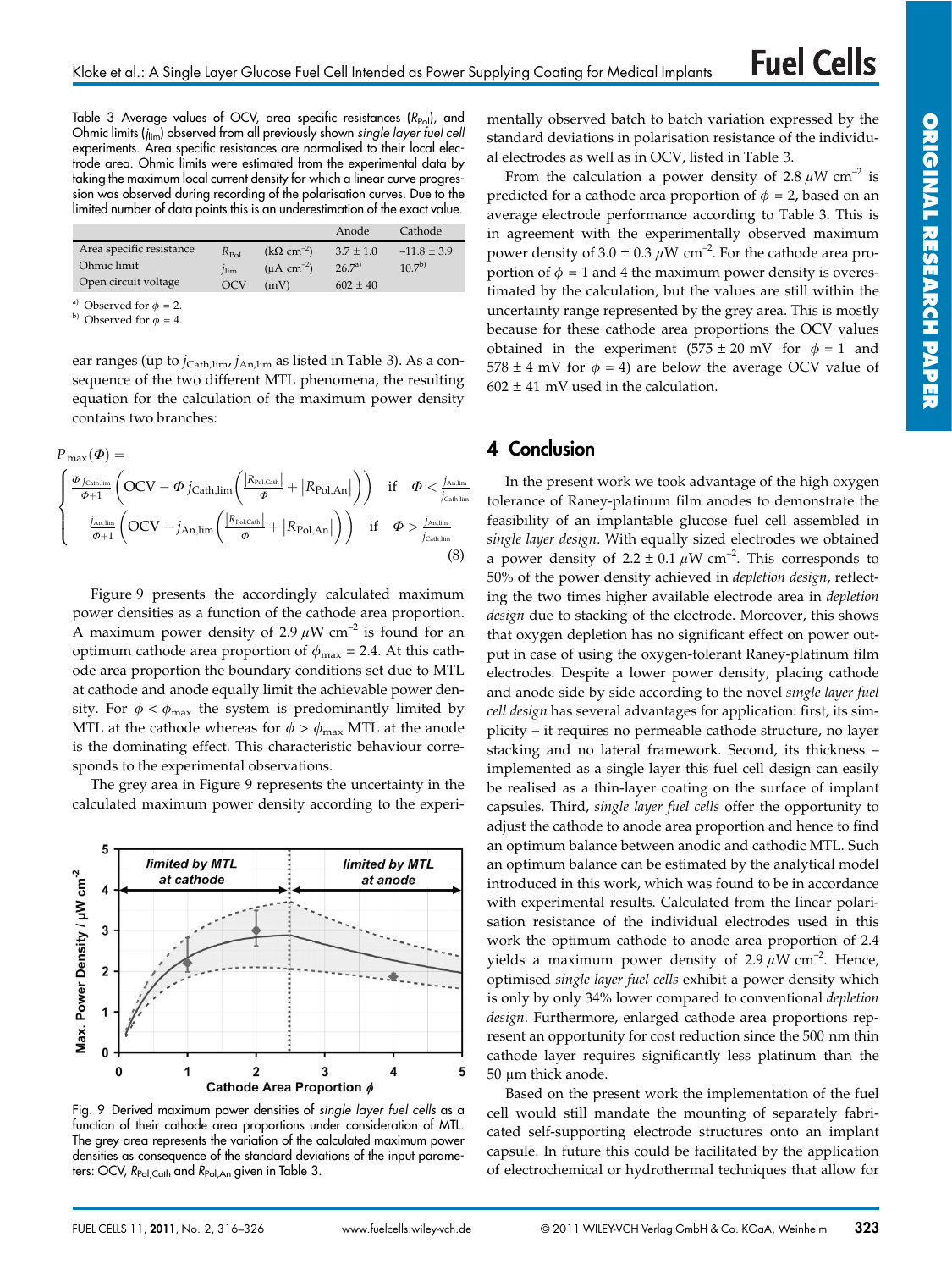the direct deposition of highly porous platinum catalysts onto the electrically conducting implant surface [34, 35]. Besides fabrication and assembly design issues as discussed in this have to be focused in particular on the long-term stability of the electrode catalysts. In their present form they still show strong performance degradation in physiological environment [25, 27]. Therefore, surface modifications of the electrocatalyst with additional elements to form bi-or tri- metallic catalysts are under current investigation. In other fuel cell systems, this strategy enabled a significantly faster product desorption and lower sensitivity towards interfering substances [36–39].

# **Acknowledgements**

We gratefully acknowledge financial support from the German Research Association DFG (PhD program: "Micro Energy Harvesting", GR1322) and the EU (contract No. 001837 Healthy Aims).

# **Appendix**

#### *Derivation of Maximum Power Densities as a Function of the Cathode Area Proportion*

#### *Calculation of Polarisation Curves*

The here presented model is a tool to calculate polarisation curves in dependence of the cathode area proportion  $\phi$ . Polarisation curves are derived on the basis of experimentally determined electrode properties (OCV, area specific resistance) and the following two assumptions, both of which were confirmed by the experimental results:

- (i) The maximum in power density is observed within the linear current density range of the polarisation curve.
- (ii) Activation losses in polarisation curve progression are negligible.

Hence, the linear range of a polarisation curve can be calculated for *single layer fuel cells* from the OCV and Ohmic losses:

$$
U(j_{FC}) = OCV - j_{FC} R_{Pol,FC}(\Phi)
$$
 (A1)

Here, the Ohmic losses are derived from the applied fuel cell current density  $j_{FC}$  and the area specific resistance of the fuel cell  $R_{Pol,FC}(\phi)$ . This area specific resistance  $R_{Pol,FC}$  of the fuel cell can be expressed by the separate area specific resistances of cathode  $(R_{Pol, Cath})$  and anode  $(R_{Pol, An})$  listed in Table 3 in combination with a conversion factor for the local electrode current densities:

$$
R_{\text{Pol},\text{FC}}(\Phi) = \frac{\Phi + 1}{\Phi} |R_{\text{Pol},\text{Cath}}| + (\Phi + 1)|R_{\text{Pol},\text{An}}| \tag{A2}
$$

## *Derivation of the Fuel Cell Current Density at Maximum Power Density*  $i_{FC,max}(\phi)$

In a next step the fuel cell current density  $j_{FC,max}(\phi)$  at which the maximum power density is reached is calculated by solving:

$$
0 = \frac{\partial P(j_{\text{FC}}, \Phi)}{\partial j_{\text{FC}}} = \frac{\partial}{\partial j_{\text{FC}}} [j_{\text{FC}} U(j_{\text{FC}}, \Phi)]
$$
(A3)

$$
j_{\text{FC, max}}(\boldsymbol{\Phi}) = \frac{\boldsymbol{\Phi} \text{ OCV}}{2 (1 + \boldsymbol{\Phi}) \left( |R_{\text{Pol}, \text{Cath}}| + \boldsymbol{\Phi} | R_{\text{Pol}, \text{An}}| \right)}
$$
(A4)

To account for the MTL the fuel cell current density has to be limited according to the upper limits of the linear current density ranges observed for cathode  $(10.7 \mu A \text{ cm}^{-2})$  and anode (26.7  $\mu$ A cm<sup>-2</sup>) according to Eq. (A5)

$$
j_{FC, \max}(\boldsymbol{\Phi}) = \text{Min}\left\{\frac{\frac{\boldsymbol{\Phi} \text{ OCV}}{2 (1 + \boldsymbol{\Phi}) \left( \left| R_{\text{Pol}, \text{Cath}} \right| + \boldsymbol{\Phi} \left| R_{\text{Pol}, \text{An}} \right| \right)}}{j_{\text{Cath}, \lim} \frac{\frac{\boldsymbol{\Phi}}{\boldsymbol{\Phi} + 1}}{j_{\text{An}, \lim} \frac{1}{\boldsymbol{\Phi} + 1}}}\right\}
$$
(A5)

Here, *j*<sub>Cath,lim</sub> and *j*<sub>An,lim</sub> stand for the experimentally determined upper limits of the linear local current density ranges of cathode and anode, respectively. The here derived function for  $j_{FC,max}(\phi)$  is plotted in Figure A1, showing that its minimum is always defined by an MTL predominantly occurring either at the cathode or at the anode depending on  $\phi$ . MTL at the cathode is the dominant effect determining the upper limit of the linear fuel cell polarisation range if

$$
\Phi < \frac{j_{\text{An,lim}}}{j_{\text{Cath,lim}}} \tag{A6}
$$

Otherwise MTLs occurring at the anode define the upper limit of the linear fuel cell current density range.



Fig. A1 Graphical illustration of the evolution of the criterion derived as Eq. (A6). The minimum of the presented lines corresponds to the maximum achievable fuel cell current densities without the occurrence of MTL. The red area represents the losses caused by MTLs compared to the ideal (non-limited mass transport).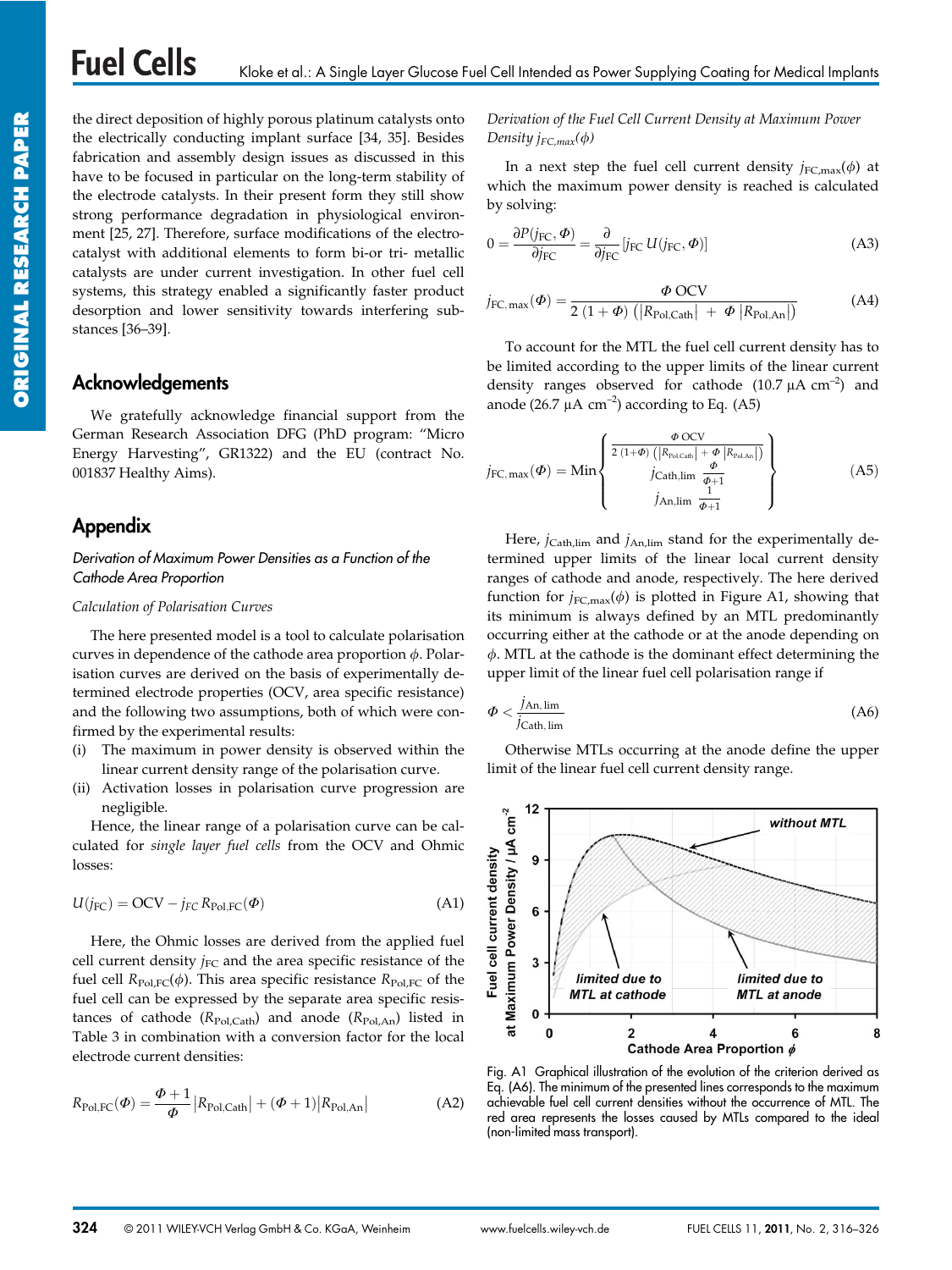#### *Derivation of Maximum Power Densities Pmax***()**

Finally, fuel cell power densities can be calculated according to:

$$
P_{\text{max}}(\boldsymbol{\Phi}) = j_{\text{Fc,lim}}(\boldsymbol{\Phi}) \, U(j_{\text{Fc,lim}}(\boldsymbol{\Phi}), \boldsymbol{\Phi}) \tag{A7}
$$

Under consideration of the previously derived criterion [Eq. (A6)] a function for the calculation of maximum power densities results that is divided into two branches:

$$
P_{\max}(\boldsymbol{\Phi}) = \begin{cases} \frac{\boldsymbol{\Phi}_{j_{\text{Cath},\text{lim}}}}{\boldsymbol{\Phi}+1} \left( \text{OCV} - \boldsymbol{\Phi}_{j_{\text{Cath}},\text{lim}} \left( \frac{|R_{\text{Pol},\text{Cath}}|}{\boldsymbol{\Phi}} + |R_{\text{Pol},\text{An}}| \right) \right) & \text{if } \boldsymbol{\Phi} < \frac{j_{\text{An},\text{lim}}}{j_{\text{Cath},\text{lim}}}\n \end{cases}
$$
\n
$$
\begin{cases} \frac{j_{\text{An},\text{lim}}}{\boldsymbol{\Phi}+1} \left( \text{OCV} - j_{\text{An},\text{lim}} \left( \frac{|R_{\text{Pol},\text{Cath}}|}{\boldsymbol{\Phi}} + |R_{\text{Pol},\text{An}}| \right) \right) & \text{if } \boldsymbol{\Phi} > \frac{j_{\text{An},\text{lim}}}{j_{\text{Cath},\text{lim}}} \n \end{cases}
$$
\n
$$
(A8)
$$

# **List of Symbols**

#### *Latin Letters*

- *A* Geometric area (cm<sup>2</sup>)
- Current density ( $\mu$ A cm<sup>-2</sup>)
- OCP Open circuit potential (V *vs*. SCE)
- OCV Open circuit voltage (V)
- *P* Power density  $(\mu W \text{ cm}^{-2})$
- PBS Phosphate buffered saline
- $R_{Pol}$  Area specific resistance (k $\Omega$  cm<sup>-2</sup>)
- RF Roughness factor
- SCE Standard calomel electrode
- *U* Voltage (V)

#### *Greek letters*

 $\phi$  Cathode to anode area proportion

**Subscripts** 

| An Anode                                            |
|-----------------------------------------------------|
| Cath Cathode                                        |
| FC Fuel cell                                        |
| lim Limit of the linear Ohmic current density range |
| max Maximum                                         |

# **References**

- [1] S. Kerzenmacher, J. Ducrée, R. Zengerle, F. von Stetten, *J. Power Sources* **2008**, *182*, 1.
- [2] R. A. M. Receveur, F. W. Lindemans, N. F. de Rooij, *J. Micromech. Microeng.* **2007**, *17*, R50.
- [3] J. R. Rao, G. Richter, *Naturwissenschaften* **1974**, *61*, 200.
- [4] J. R. Rao, G. J. Richter, F. von Sturm, E. Weidlich, *Bioelectrochem. Bioenerg.* **1976**, *3*, 139.
- [5] J. R. Rao, G. J. Richter, F. von Sturm, E. Weidlich, *Bioelectrochem. Bioenerg.* **1977**, *4*, 104.
- [6] R. A. Bullen, T. C. Arnot, J. B. Lakeman, F. C. Walsh, *Biosens. Bioelectron.* **2006**, *21*, 2015.
- [7] E. Katz, I. Willner, *J. Am. Chem. Soc.* **2003**, *125*, 6803.
- [8] N. Mano, F. Mao, A. Heller, *J. Am. Chem. Soc.* **2003**, *125*, 6588.
- [9] S. C. Barton, J. Gallaway, P. Atanassov, *Chem. Rev.* **2004**, *104*, 4867.
- [10] A. Heller, B. Feldman, *Chem. Rev.* **2008**, *108*, 2482.
- [11] P. Cinquin, C. Gondran, F. Giroud, S. Mazabrard, A. Pellissier, F. Boucher, J. P. Alcaraz, K. Gorgy, F. Lenouvel, S. Mathé, P. Porcu, S. Cosnier, *PLoS One* **2010**, *5*, e10476.
- [12] A. Heller, *Anal. Bioanal. Chem.* **2006**, *385*, 469.
- [13] A. Ramanavicius, A. Ramanaviciene, *Fuel Cells* **2009**, *9*, 25.
- [14] C. P. B. Siu, M. Chiao, *J. Microelectromech. S.* **2008**, *17*, 1329.
- [15] Y. Han, C. Yu, H. Liu, *Biosens. Bioelectron.* **2010**, *25*, 2156.
- [16] A. Habrioux, E. Sibert, K. Servat, W. Vogel, K. B. Kokoh, N. Alonso-Vante, *J. Phys. Chem. B* **2007**, *111*, 10329.
- [17] Y. K. Choi, G. Wang, M. H. Nayfeh, S. T. Yau, *Biosens. Bioelectron.* **2009**, *24*, 3103.
- [18] R. F. Drake, B. K. Kusserow, S. Messinger, S. Matsuda, *Trans. Am. Soc. Artif. Int. Organs* **1970**, *16*, 199.
- [19] L. S. Y. Wong, S. Hossain, A. Ta, J. Edvinsson, D. H. Rivas, H. Naas, *IEEE J. Solid-State Circuits* **2004**, *39*, 2446.
- [20] J. R. Rao, G. Richter, F. von Sturm, E. Weidlich, *Ber. Bunsen Phys. Chem.* **1973**, *77*, 787.
- [21] D. A. Gough, F. L. Anderson, J. Giner, C. K. Colton, J. S. Soeldner, *Anal. Chem.* **1978**, *50*, 941.
- [22] D. G. Maggs, R. Jacob, F. Rife, R. Lange, P. Leone, M. J. During, W. V. Tamborlane, R. S. Sherwin, *J. Clin. Invest.* **1995**, *96*, 370.
- [23] J. R. Rao, G. Richter, E. Weidlich, F. von Sturm, *Phys. Med. Biol.* **1972**, *17*, 738.
- [24] S. Kerzenmacher, U. Kräling, T. Metz, J. Ducrée, R. Zengerle, F. von Stetten, *J. Power Sources* **2010**, *196*, 1264.
- [25] S. Kerzenmacher, M. Schroeder, R. Brämer, R. Zengerle, F. von Stetten, *J. Power Sources* **2010**, *195*, 6516.
- [26] S. Trasatti, O. A. Petrii, *J. Electroanal. Chem.* **1992**, *327*, 353.
- [27] S. Kerzenmacher, U. Kräling, M. Schroeder, R. Brämer, R. Zengerle, F. von Stetten, *J. Power Sources* **2010**, *195*, 6524.
- [28] P. D. van der Wal, M. Dadras, M. Koudelka-Hep, N. F. de Rooij, "Modification ot the surface roughness of platinum thin film electrodes by alloy formation with aluminum", presented at *206th Meeting of Electrochemical Society*, Honolulu, Hawaii, 10 August, 2004.
- [29] S. Kerzenmacher, K. Mutschler, U. Kräling, H. Baumer, J. Ducrée, R. Zengerle, F. von Stetten, *J. Appl. Electrochem.* **2009**, *39*, 1477.
- [30] S. Kerzenmacher, J. Ducrée, R. Zengerle, F. von Stetten, *J. Power Sources* **2008**, *182*, 66.